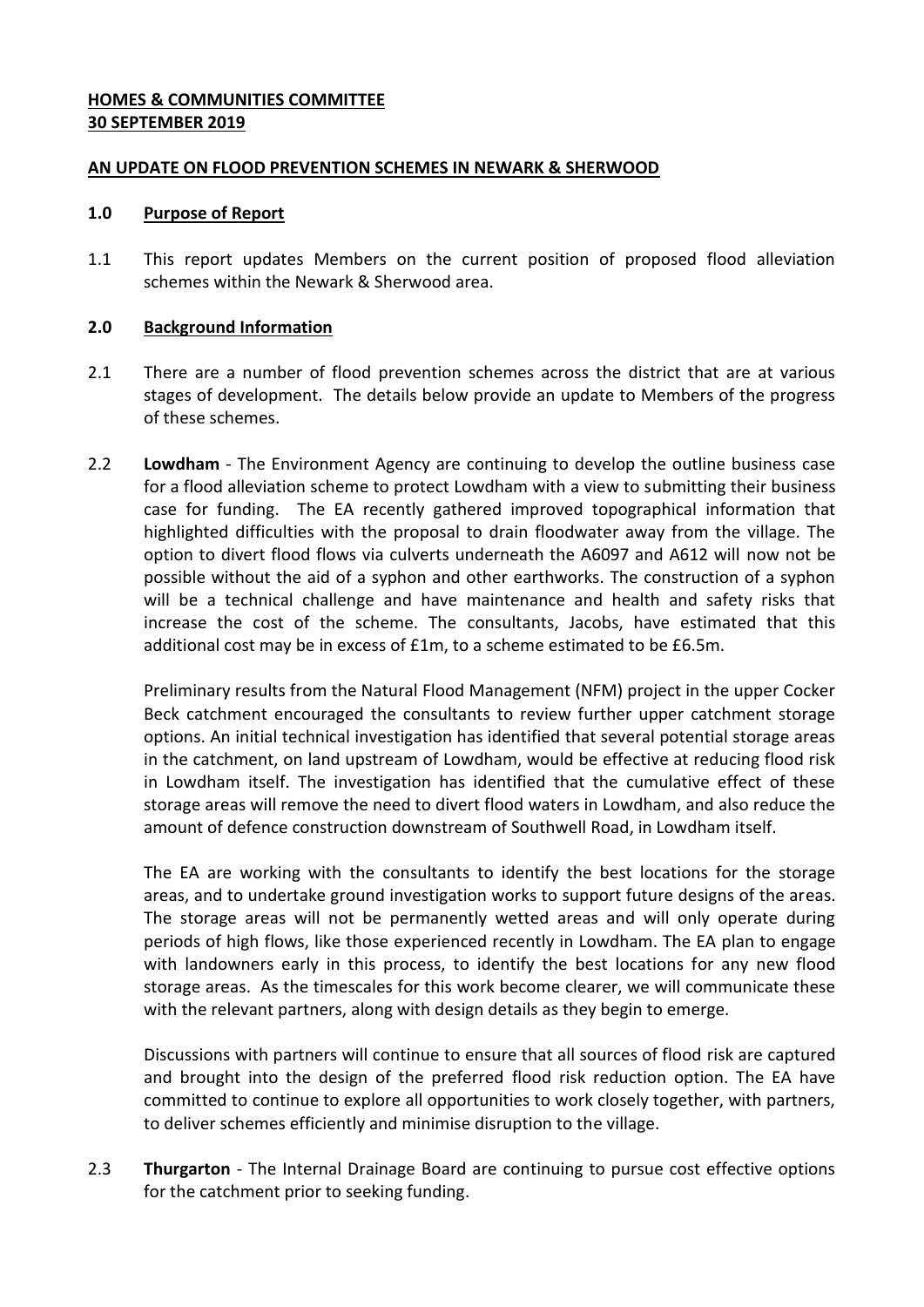- 2.4 **Gunthorpe**  The County Council is working with the Environment Agency (who have the lead role) to develop proposals to protect the village from flooding. A technical report into the options is expected in 2019, however the economic benefits that would be achieved by reducing flood risk in the village, means that there is an expected shortfall, between scheme costs and available Flood Defence Grant-in-Aid funding
- 2.5 **Girton**  The County Council is working with the Environment Agency to explore the possibility of developing a deliverable scheme to protect this village which suffers from main river flooding.
- 2.6 **Sutton on Trent** Following severe flooding in 2018 the district Council along with the County Council and the Internal Drainage Board have worked together to understand the causes of the flooding and ways to reduce the risk of future occurrences. The Internal Drainage Board and NCC Highways have carried out some repairs and improvements to their assets and both are currently looking at ways of improving the performance of their assets to further reduce the risk of future events. NCC, the Parish Council and the Internal Drainage Board are working together on progressing all options.
- 2.7 **Southwell**  In December 2017 The County Council submitted two business cases to the Department for Environment, Food & Rural Affairs, one for Natural Flood Management (NFM) and the other a more traditional engineering proposal to construct new flood defences for the town. In February 2018 £4.4 million was secured in Flood Defence Grantin-Aid from Central Government for the engineering scheme and £350k of Local Levy funding for the Natural Flood Management scheme.
- 2.8 As part of securing the Flood Defence Grant-in-Aid and Local Levy further partnership contributions were secured including £600k investment from the County Council, £220k from Newark & Sherwood District Council, £120K Southwell Town Council, £25k Southwell Flood Forum, an additional £300k Local Levy for the flood mitigation scheme and £233k Renew and Repair grant funds. Project management is overseen by the Project Board, chaired by the Service Director for Place Communities. The Board consists of representatives from NCC, Via, Newark & Sherwood DC and the Southwell Flood Action Group.
- 2.9 The flood defence proposals have two key elements: hard engineering solutions and Property Flood Resilience (PFR) measures. Development of detailed design for the hard engineering proposals is currently progressing with Via and has a scheduled construction start date of autumn 2019 with completion in 20/21. A contract to deliver the PFR works has been awarded to Whitehouse Construction using the Environment Agency's PFR Framework. The contract covers customer engagement, PFR survey, design and installation. Two well attended drop in session for affected residents were undertaken in May. Survey appointments are being made and the works are scheduled for completion by December 2019. There are 145 properties currently registered to have PFR measures installed.
- 2.10 The NFM proposals look to enhance the level of flood protection to the catchment utilising measures such as the installation of leaky dams, changing of farming techniques and renaturalisation of watercourses. Part of this work includes the retrofitting of sustainable drainage features at Lowes Wong School. In addition to protecting properties affected by flooding from the site we will work with the school to educate the children on this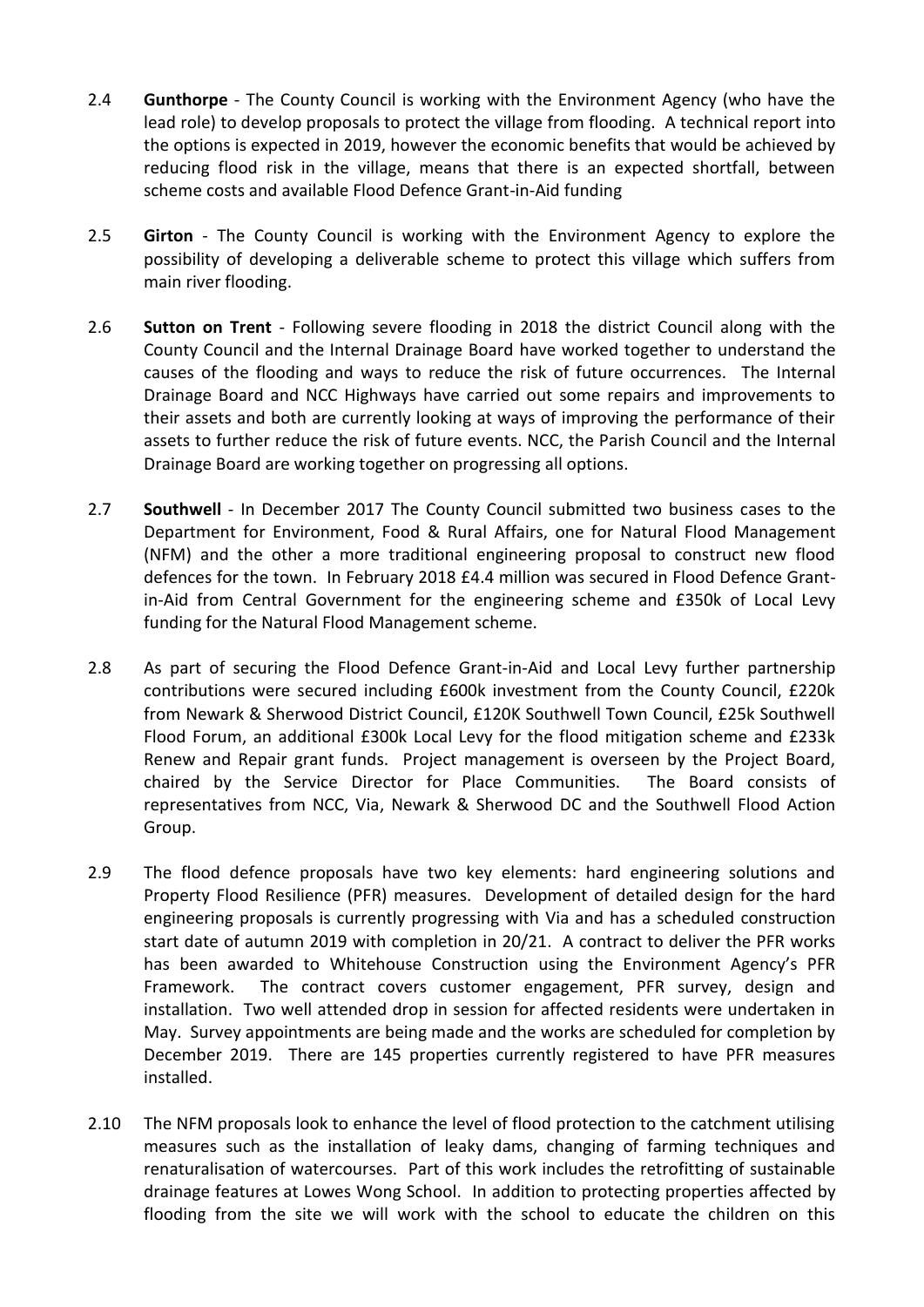sustainable approach to water management and their understanding of the environment. The preliminary design is being finalised for the Lowes Wong site and the schools are both happy with the proposed layout and excited to see the proposals progress. Site works are now taking place with an aim to complete the works by October 2019.

#### 2.11 **Summary**

Since 2015/16, the Council has received the following Grant money:

|                                      | 883,421 |
|--------------------------------------|---------|
| Council's Own Funding set aside      | 500,000 |
| Govt Dept for Food & Rural Affairs   | 233,421 |
| Severe Weather Recovery Grant (DCLG) | 150,000 |

The table below shows how that money has been spent, or is committed and what is left uncommitted at this time.

| Area         | <b>Actual Spend</b> | <b>Committed</b> | <b>Uncommitted</b> |
|--------------|---------------------|------------------|--------------------|
| Girton       | 10,000              | 140,000          |                    |
| Southwell    |                     | 453,421          |                    |
| Lowdham      |                     | 200,000          |                    |
| Uncommitted  |                     |                  | 220,000            |
| <b>Total</b> | 10,000              | 793,421          | 220,000            |

### 2.12 **Town and Parish Emergency Resilience Stores**

Members will recall that in June and July of 2007, abnormal incidents of intense rainfall occurred causing significant flash flooding to the Southwest of England, the North Midlands and Yorkshire, affecting 48,000 homes and 7,000 businesses. In Newark and Sherwood District some 70 parishes were affected by flooding and the Council opened and maintained an emergency control room which dealt with over 4000 calls in 7 days of operation.

2.13 One of the district Council's responses to this was to provide and stock Emergency Residence Stores located in Towns and Parishes across the district. There are 24 such stores within the district. They are located in the following areas.

> **Balderton Bleasby Bulcote Carlton on Trent Caunton Collingham Eakring East Stoke & Thorpe Egmanton Girton & Meering Gunthorpe Holme Hoveringham Laxton & Moorhouse Lowdham**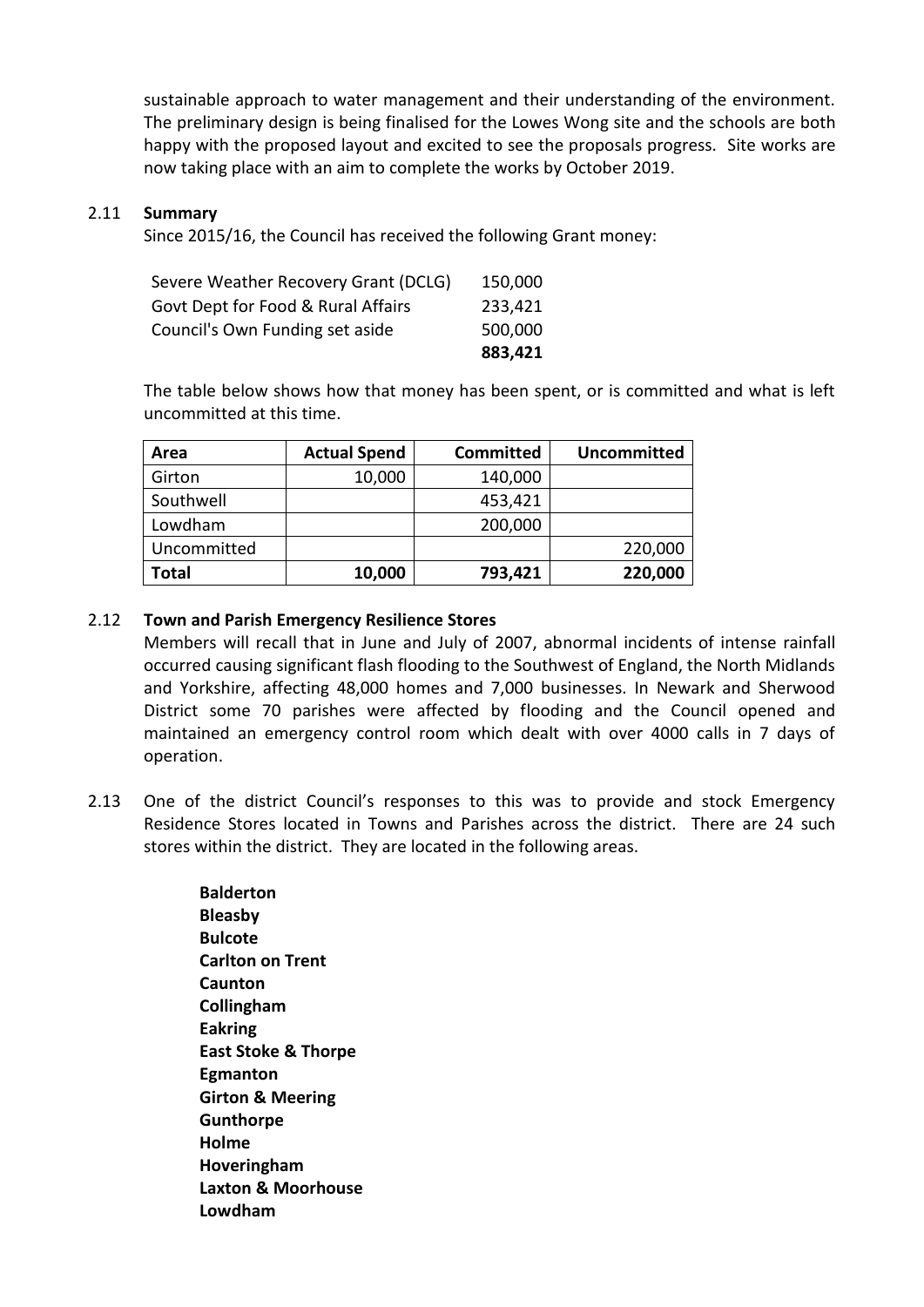**North Muskham Norwell Oxton Rolleston Southwell South Muskham & Little Carlton Sutton on Trent Thurgarton Weston**

- 2.14 The stores were stocked with a range of equipment equipped to help in the case of an emergency flooding situation. The contents of the stores are set out in **Appendix One**.
- 2.15 The heavy rain this year resulted in many of the stores being used and this has prompted the question from a number of parishes as to who is responsible for the restocking of the stores.
- 2.16 It would appear that at the time of setting up and stocking the Stores there was no formal decision as to who would take responsibility for financing the restocking of the stores. It is only now that the stores are running low that the question has arisen. When consideration is given to the contents of the stores the only item that is in effective disposable and will require regular restocking are the dambuilder sacs(sandbags).
- 2.17 Every store was initially provided with 200 sacs. The cost of providing 200 new sacs is £700 plus carriage. A range of options for restocking the stores is set out below.

## **3.0 Proposals**

- 3.1 It is proposed that Officers continue to work with the relevant partners, particularly the County Council, the Environment Agency and the Trent Valley Drainage Board and continue to attend the Southwell Project Board meetings.
- 3.2 The proposed options for restocking the resilience stores are:
	- 1. The Town and Parish councils have full responsibility for restocking their own stores.
	- 2. The Town and Parish councils have full financial responsibility for restocking their own stores but the district procures the products so as to retain some consistency in the quality of the sacs.
	- 3. The District Council, as a gesture of goodwill, provides one replacement of 200 sacs to each parish (a total of c£16,000 phased to meet requirements) and from then it becomes the responsibility of the town and parish to restock.
	- 4. The district councils takes full responsibility for restocking the own stores. This could be done on a phased basis with a number of stores being offered the restock each year. The ones that have depleted stocks would be dealt with first. It is estimated that 100 sacs (enough to completely restock 5 stores would be £3,500. A smaller (£1,500) amount could then be set aside each year to contribute to a repairs and renewal fund for stocking future stores.